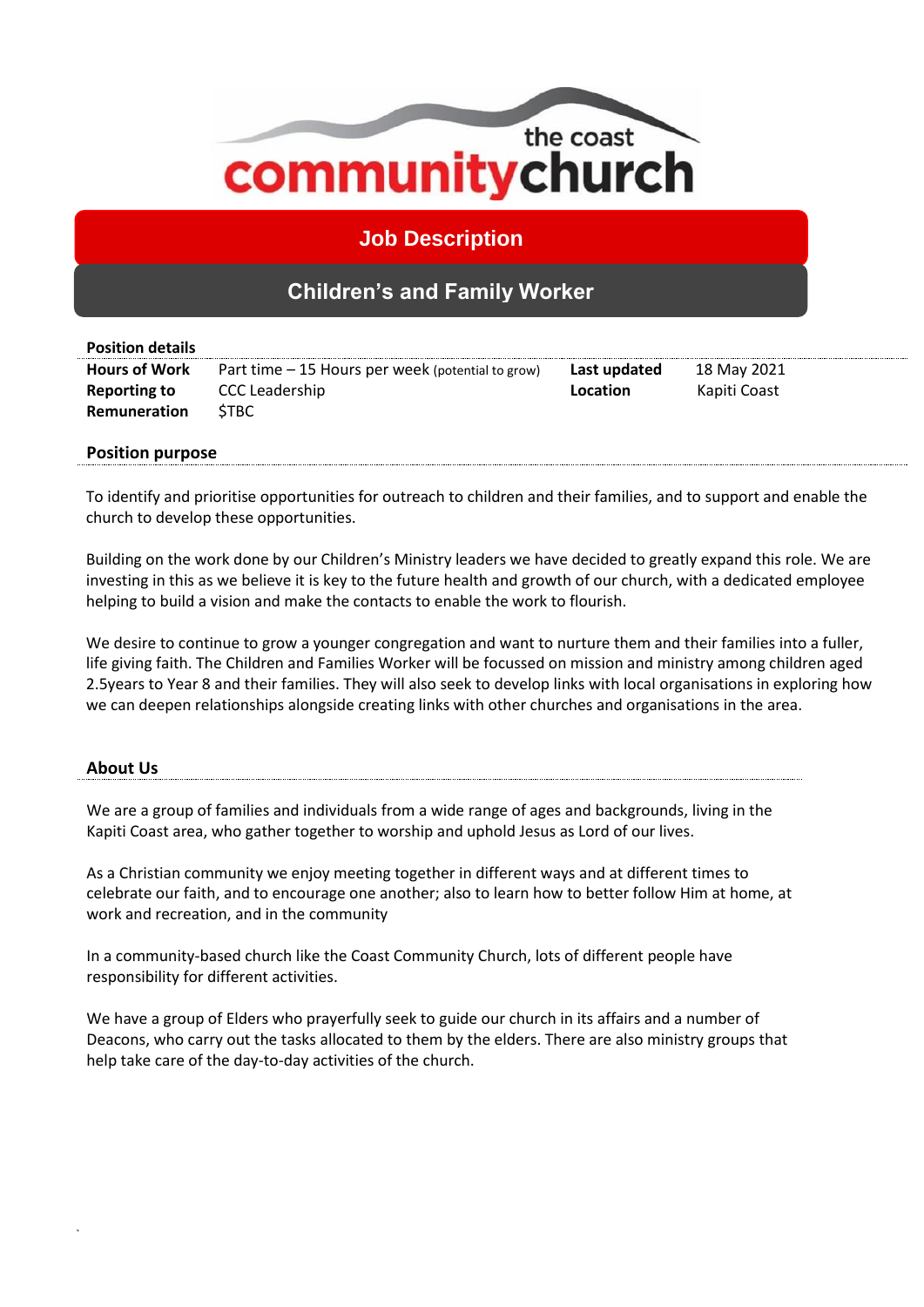## **Key Responsibilities**

- 1. To develop further the Sunday morning children's work.
- 2. To ensure that there is a warm welcome for new families and that the church is accessible to all.
- 3. To establish links with other related groups that use our buildings (e.g. playgroups)
- 4. To liaise with others working with children and families in the local community, to share expertise and resources as appropriate.
- 5. To work with others at CCC to establish new initiatives, such as Family 'events'
- 6. Supporting families to nurture their children's faith
- 7. Pastoral work with new families to CCC or families on the 'fringes' of the church
- 8. To manage, support, train and develop the team of volunteers working with children, recruiting additional volunteers as needed, to enable all planned activities and services to take place safely.
- 9. To undertake such training and updating as may be advisable for the role and to maintain a personal development record.
- 10. Regular evaluation and review of activities, and where necessary change the action and focus of work after discussion with the CCC Leadership Team.
- 11. Participate in and contribute to the appraisal process
- 12. Abide by relevant Health and Safety policies
- 13. Any other duties identified by the designated Elder as are within your level of responsibility, in order to meet the needs of CCC.

#### **Performance Management**

## **Oversight and Performance review**

The Children and Families Worker will report to Elders of CCC with an Elder appointed to directly oversee the role.

The leadership team will:

- 1. Become familiar with the work of the Children and Families Worker.
- 2. Support the Children and Families Worker by encouraging CCC members to respond to opportunities.
- 3. Help determine priorities for the work.
- 4. Prepare, with the Children and Families Worker, a personal development plan.
- 5. Monitor and evaluate progress with the Children and Families Worker on a regular basis
	- $\circ$  (meetings will take place monthly during the initial period and quarterly thereafter).
	- $\circ$  Ensure that the Children and Families Worker receives suitable pastoral support as necessary, offered from outside the Leadership team.

#### **Evaluation**

Evaluate the success of the role and its initiatives by considering how much progress has been made in terms of:

- 1. Helping the church to engage with the community and groups that use the building (e.g. playgroup)
- 2. Helping CCC to launch new church-based initiatives for children and families.
- 3. An increase in the number of young families attending CCC

#### **Appraisal**

- 1. This will involve an annual appraisal and a six-monthly interim review each year.
- 2. The appraisal will include feedback from CCC members and families
- 3. It is expected the Children's and Family worker will participate and contribute to the appraisal process under the supervision of the appointed Elder